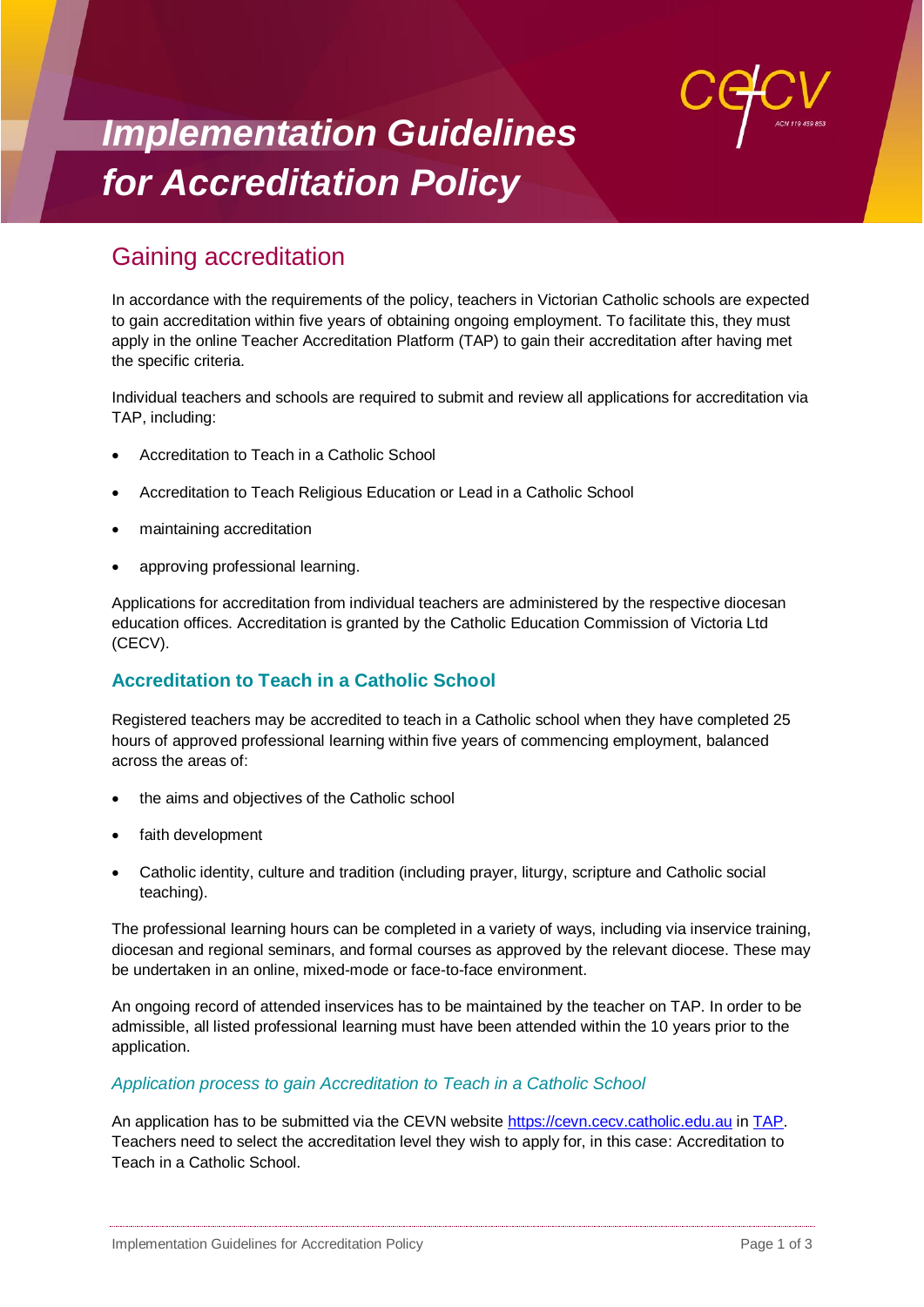

In the 'ALL ACCREDITATION INSERVICES' section, teachers have to mark their attendance for past inservices and then seek their principal's endorsement. Schools can also bulk upload attendance lists for inservices already held and the approved hours will be allocated into teachers' profiles. Once teachers have reached the minimum required hours balanced across the accreditation categories, an 'Apply' button will appear on their dashboards. They will then be able to submit the application to their respective diocese.

## **Accreditation to Teach Religious Education or Lead in a Catholic School**

Registered teachers may be accredited to teach Religious Education or lead in a Catholic school when they have successfully completed formal, assessed study in Religious Education, Theology or Catholic Leadership within five years of commencing employment. (Note that a qualification in Catholic Leadership must include four units of Religious Education or Theology, with all courses approved by agreement of the diocesan heads of Religious Education.)

Recognition of prior learning will only be credited for formal, assessed courses undertaken within the preceding 10 years. Therefore, it is advisable for teachers to apply for accreditation as soon as they complete their studies.

At the discretion of the diocesan heads of Religious Education, registered teachers may also be accredited to teach Religious Education or lead in a Catholic school when alternative evidence of eligibility is demonstrated (for example, non-typical pathways).

#### *Application process to gain Accreditation to Teach Religious Education or Lead in a Catholic School*

An application has to be submitted via the CEVN website i[n TAP.](https://cevn.cecv.catholic.edu.au/Melb/PL/Teacher-Accreditation-Platform-(TAP)) Teachers need to select the accreditation level they wish to apply for, in this case: Accreditation to Teach Religious Education or Lead in a Catholic School.

Teachers must upload their university transcript as mandatory evidence where indicated on the 'DASHBOARD'. A course catalogue will be displayed, requiring teachers to choose the course they studied and upload their transcript. Teachers will then have to go back to their dashboards and click on the 'Apply' button to submit their application.

#### **Recognition of prior accreditation**

Across the Victorian dioceses, there is a reciprocity of Accreditation to Teach in a Catholic School and Accreditation to Teach Religious Education or Lead in a Catholic School. Accreditation issued in Australian dioceses outside Victoria may be accepted as recognition of accreditation, but will be assessed on a case-by-case basis by the relevant diocese.

# Maintaining accreditation

In accordance with the requirements of the policy, teachers in Victorian Catholic schools are expected to maintain accreditation in each five-year period following the initial gaining of accreditation.

For teachers or leaders returning from periods of extended leave (i.e. more than 12 months), the maintenance period commences from the year of their return to work. Where leave is taken for periods of 12 months or less, the maintenance period remains unchanged.